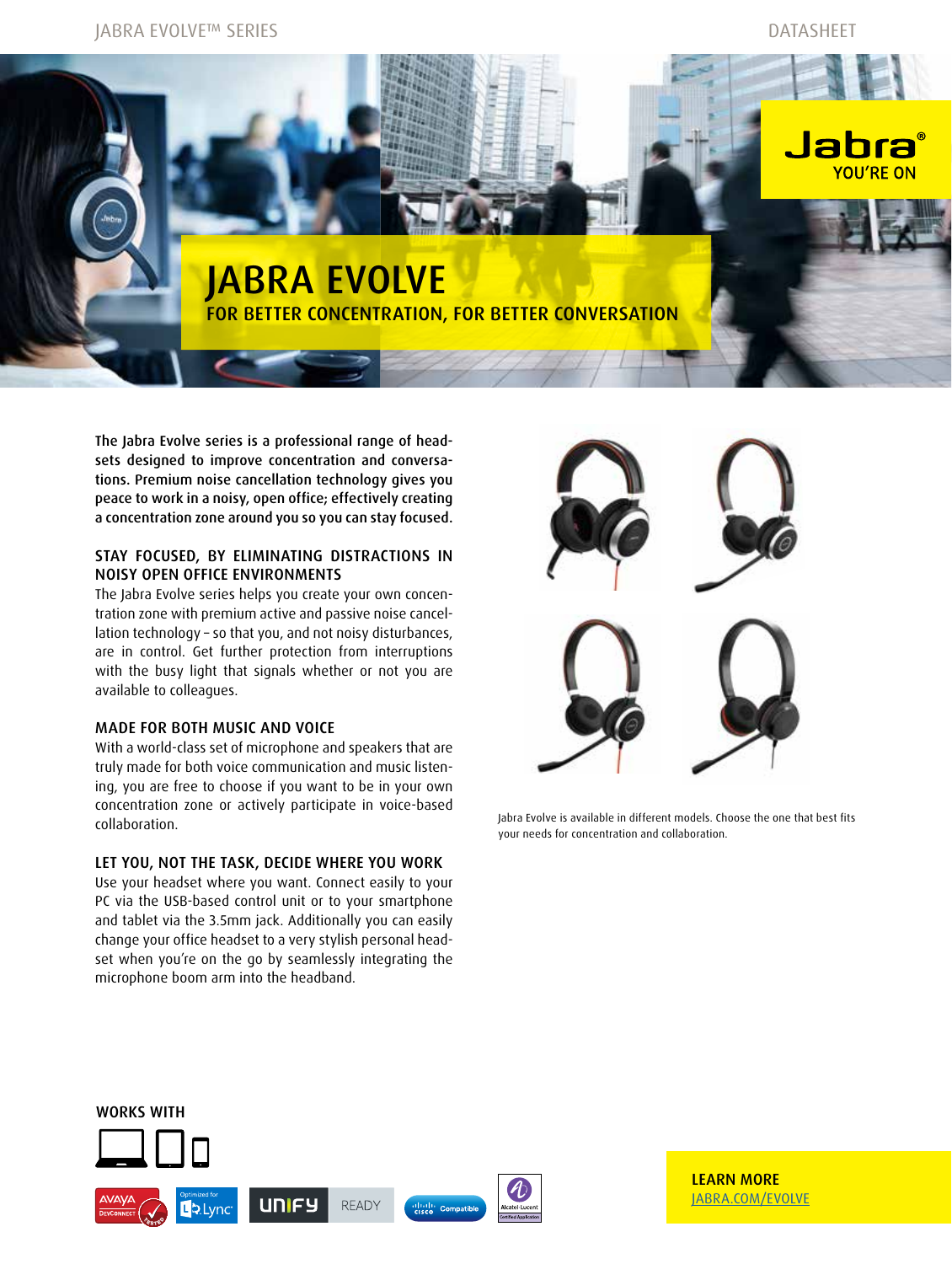| <u>JABKA EVULVE SERIES OVERVIEW</u> |                                                 |                                                                                                                                       |                                                                                                                                                                                                                                                                                                                                                                                                                                                                                                                                                                                                                                                                                                 |
|-------------------------------------|-------------------------------------------------|---------------------------------------------------------------------------------------------------------------------------------------|-------------------------------------------------------------------------------------------------------------------------------------------------------------------------------------------------------------------------------------------------------------------------------------------------------------------------------------------------------------------------------------------------------------------------------------------------------------------------------------------------------------------------------------------------------------------------------------------------------------------------------------------------------------------------------------------------|
| Variant                             | Variant name                                    | <b>Description</b>                                                                                                                    | Designed for                                                                                                                                                                                                                                                                                                                                                                                                                                                                                                                                                                                                                                                                                    |
|                                     | Jabra Evolve 80 UC stereo<br>Item: 7899-829-209 | Corded stereo headset for VoIP softphone, mobile<br>phone and tablet                                                                  | · Premium sound experience.<br>• Active noise cancellation technology and large<br>around-the-ear cups designed to reduce<br>unwanted noise.<br>• USB adapter with 3.5mm jack integrated into the<br>control unit allows you to easily connect your<br>headset to your PC, smartphone and tablet.<br>Busy light signals user availability.<br>• Microphone boom arm can be integrated into the<br>headband when not on a call or simply listening to<br>music.<br>· Microphone mute on boom arm.<br>• Leatherette ear cushions.<br>Soft pouch included.<br>• Listen-in feature.                                                                                                                 |
|                                     | Jabra Evolve 80 MS stereo<br>Item: 7899-823-109 | Lync optimized stereo headset for VoIP softphone,<br>mobile phone and tablet                                                          |                                                                                                                                                                                                                                                                                                                                                                                                                                                                                                                                                                                                                                                                                                 |
|                                     | Jabra Evolve 65 UC mono<br>Item: 6593-829-409   | Wireless Bluetooth mono headset with Jabra Link™<br>360 USB adapter for VoIP softphone, mobile phone<br>and tablet                    | • Wireless Bluetooth technology gives you up to 30<br>meters / 100 feet of hands-free connectivity to PC,<br>smartphone and tablet.<br>• Up to 10 hours battery life eliminates battery<br>concerns.<br>• Simply tap to connect devices with NFC.<br>. Dual connectivity enables you to connect your<br>headset to your PC and one other Bluetooth device<br>at the same time, so you can take the call on your<br>preferred phone device.<br>Busy light signals user availability.<br>Microphone boom arm can be integrated into the<br>headband when not on a call or simply listening to<br>music.<br>Microphone mute on boom arm.<br>٠<br>Leatherette ear cushions.<br>Soft pouch included. |
|                                     | Jabra Evolve 65 UC stereo<br>Item: 6599-829-409 | Wireless Bluetooth stereo headset with Jabra Link™<br>360 USB adapter for VoIP softphone, mobile phone<br>and tablet                  |                                                                                                                                                                                                                                                                                                                                                                                                                                                                                                                                                                                                                                                                                                 |
|                                     | Jabra Evolve 65 MS mono<br>Item: 6593-823-309   | Lync optimized wireless Bluetooth mono headset<br>with Jabra Link™ 360 USB adapter for VoIP soft-<br>phone, mobile phone and tablet   |                                                                                                                                                                                                                                                                                                                                                                                                                                                                                                                                                                                                                                                                                                 |
|                                     | Jabra Evolve 65 MS stereo<br>Item: 6599-823-309 | Lync optimized wireless Bluetooth stereo headset<br>with Jabra Link™ 360 USB adapter for VoIP soft-<br>phone, mobile phone and tablet |                                                                                                                                                                                                                                                                                                                                                                                                                                                                                                                                                                                                                                                                                                 |
|                                     | Jabra Evolve 40 UC mono<br>Item: 6393-829-209   | Corded mono headset for VoIP softphone, mobile<br>phone and tablet                                                                    | USB adapter with 3.5 mm jack integrated into the<br>control unit allows you to easily connect your<br>headset to your PC, smartphone and tablet.<br>. Busy light signals user availability.<br>• Microphone boom arm can be integrated into the<br>headband when not on a call or simply listening<br>to music.<br>• Leatherette ear cushions.<br>· Soft pouch included.                                                                                                                                                                                                                                                                                                                        |
|                                     | Jabra Evolve 40 UC stereo<br>Item: 6399-829-209 | Corded stereo headset for VoIP softphone, mobile<br>phone and tablet                                                                  |                                                                                                                                                                                                                                                                                                                                                                                                                                                                                                                                                                                                                                                                                                 |
|                                     | Jabra Evolve 40 MS mono<br>Item: 6393-823-109   | Lync optimized mono headset for VoIP softphone,<br>mobile phone and tablet                                                            |                                                                                                                                                                                                                                                                                                                                                                                                                                                                                                                                                                                                                                                                                                 |
|                                     | Jabra Evolve 40 MS stereo<br>Item: 6399-823-109 | Lync optimized stereo headset for VoIP softphone,<br>mobile phone and tablet                                                          |                                                                                                                                                                                                                                                                                                                                                                                                                                                                                                                                                                                                                                                                                                 |
|                                     | Jabra Evolve 30 UC mono<br>Item: 5393-829-209   | Corded mono headset for VoIP softphone                                                                                                | . Optimized for Unified Communication with USB<br>adapter that enables easy integration with PC.<br>• Leatherette ear cushions.<br>· Soft pouch included.                                                                                                                                                                                                                                                                                                                                                                                                                                                                                                                                       |
|                                     | Jabra Evolve 30 UC stereo<br>Item: 5399-829-209 | Corded stereo headset for VoIP softphone                                                                                              |                                                                                                                                                                                                                                                                                                                                                                                                                                                                                                                                                                                                                                                                                                 |
|                                     | Jabra Evolve 30 MS mono<br>Item: 5393-823-109   | Lync optimized mono headset for VoIP softphone                                                                                        |                                                                                                                                                                                                                                                                                                                                                                                                                                                                                                                                                                                                                                                                                                 |
|                                     | Jabra Evolve 30 MS stereo<br>Item: 5399-823-109 | Lync optimized stereo headset for VoIP softphone                                                                                      |                                                                                                                                                                                                                                                                                                                                                                                                                                                                                                                                                                                                                                                                                                 |
|                                     | Jabra Evolve 20 UC mono<br>Item: 4993-829-209   | Corded mono headset for VoIP softphone                                                                                                | . Optimized for Unified Communication with USB<br>adapter that enables easy integration with PC.<br>• Foam ear cushions.                                                                                                                                                                                                                                                                                                                                                                                                                                                                                                                                                                        |
|                                     | Jabra Evolve 20 UC stereo<br>Item: 4999-829-209 | Corded stereo headset for VoIP softphone                                                                                              |                                                                                                                                                                                                                                                                                                                                                                                                                                                                                                                                                                                                                                                                                                 |
|                                     | Jabra Evolve 20 MS mono<br>Item: 4993-823-109   | Lync optimized mono headset for VoIP softphone                                                                                        |                                                                                                                                                                                                                                                                                                                                                                                                                                                                                                                                                                                                                                                                                                 |
|                                     | Jabra Evolve 20 MS stereo<br>Item: 4999-823-109 | Lync optimized stereo headset for VoIP softphone                                                                                      |                                                                                                                                                                                                                                                                                                                                                                                                                                                                                                                                                                                                                                                                                                 |

JABRA EVOLVE SERIES OVERVIEW

For more information please to go to jabra.com/evolve.

Not all variants are available in all countries. Please contact your local sales representative for availability.